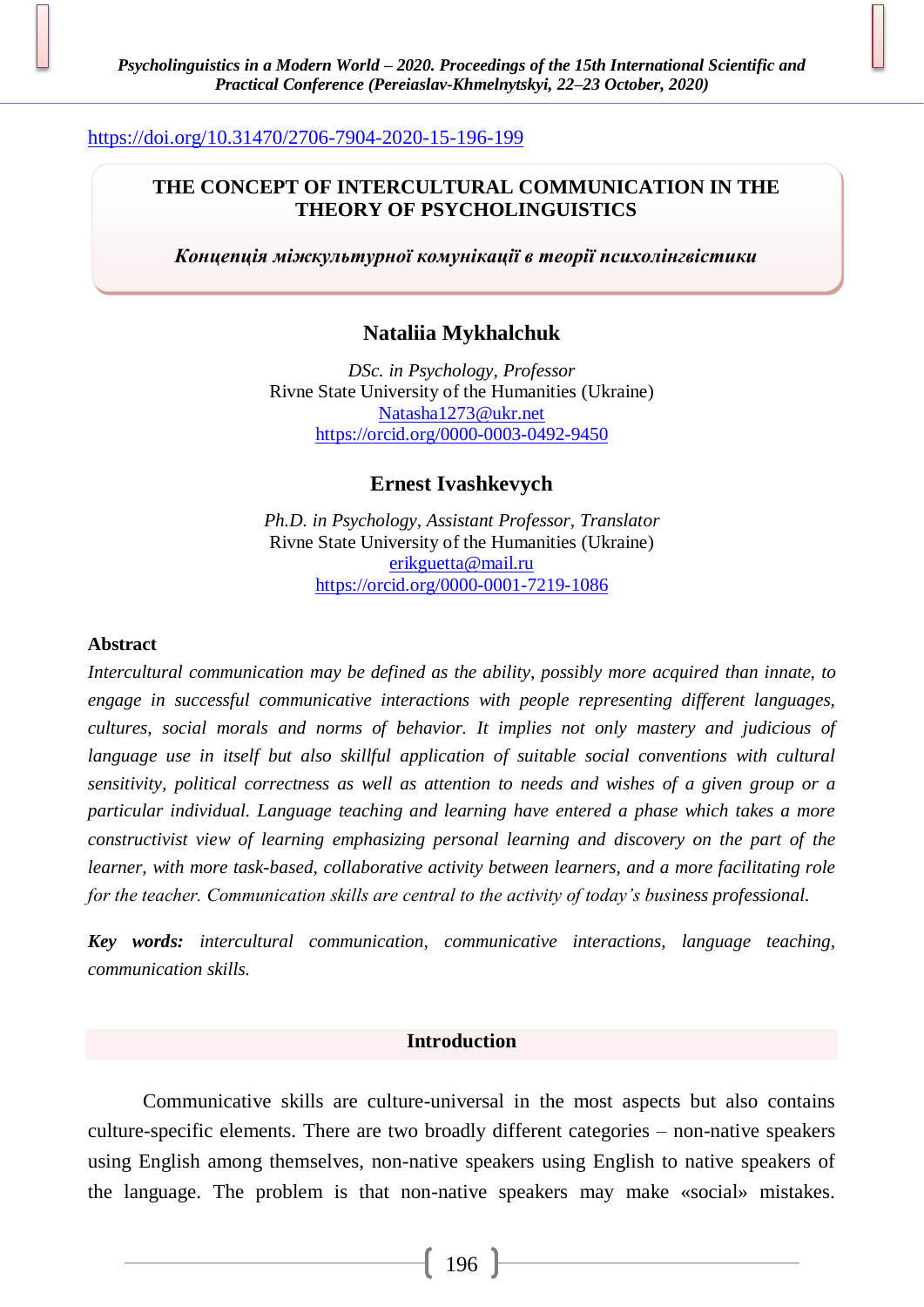Subsequently it is important to consider another level at which we can see communication – namely in terms of its role in a cross-cultural environment.

#### **Methods and Techniques of the Research**

The following scientific methods were used as the basis of the research: holistic analysis of the text, problem-thematic analysis, also comparative analysis. The following methods have also been used to study the research material: the descriptive method; the method of distributive analysis; the method of syntactic transformation.

#### **Results**

Nowadays in the surrounding world the range of business knowledge and skills needs to perform effectively increasing. Business people are much more likely today to find themselves together with others from different national and cultural backgrounds. The internationalization of the business world has provided a new challenge for Business English Teachers. However, the role of the Business English Teacher is to teach language and communication. It is not teacher's responsibility to teach culture, change behavior patterns. The teacher should be aware of the interrelationship between language, communication and culture and help the learners to better understand the interrelationships, to avoid conflicts because of innocent use of inappropriate language or communication.

Business people actually needed lots of help with presentation of skills, with meetings, negotiating even socializing or writing reports, e-mails. Teaching Business English includes an effective communicator alongside and an effective use of language. As a result, the demands on BE teachers have increased to some extent. Everybody also needs to be able to teach communication skills. Constant language change introduces new forms; communication adapts to evolving behavioral and technological standards; and business both initiates and responds to changing practices. This requires the range of skills needed by the Business English teacher. Teachers should have a high degree of proficiency in the target language since the lesson in the classroom tends to be less predictable, apart from good knowledge of General English, Business English teacher should have good business background that comprises knowledge of Business vocabulary and common business situations which learners are going to deal with (Aleksandrov, Memetova & Stankevich, 2020).

A wise ancient Greek philosopher said once, «We have two ears and one turn – to listen more than to speak», and as the most of the philosophers are, he is absolutely right. However, still not the most of people apply this wisdom in their lives. Even speaking one language, using the same words, we can rarely understand what another person says. This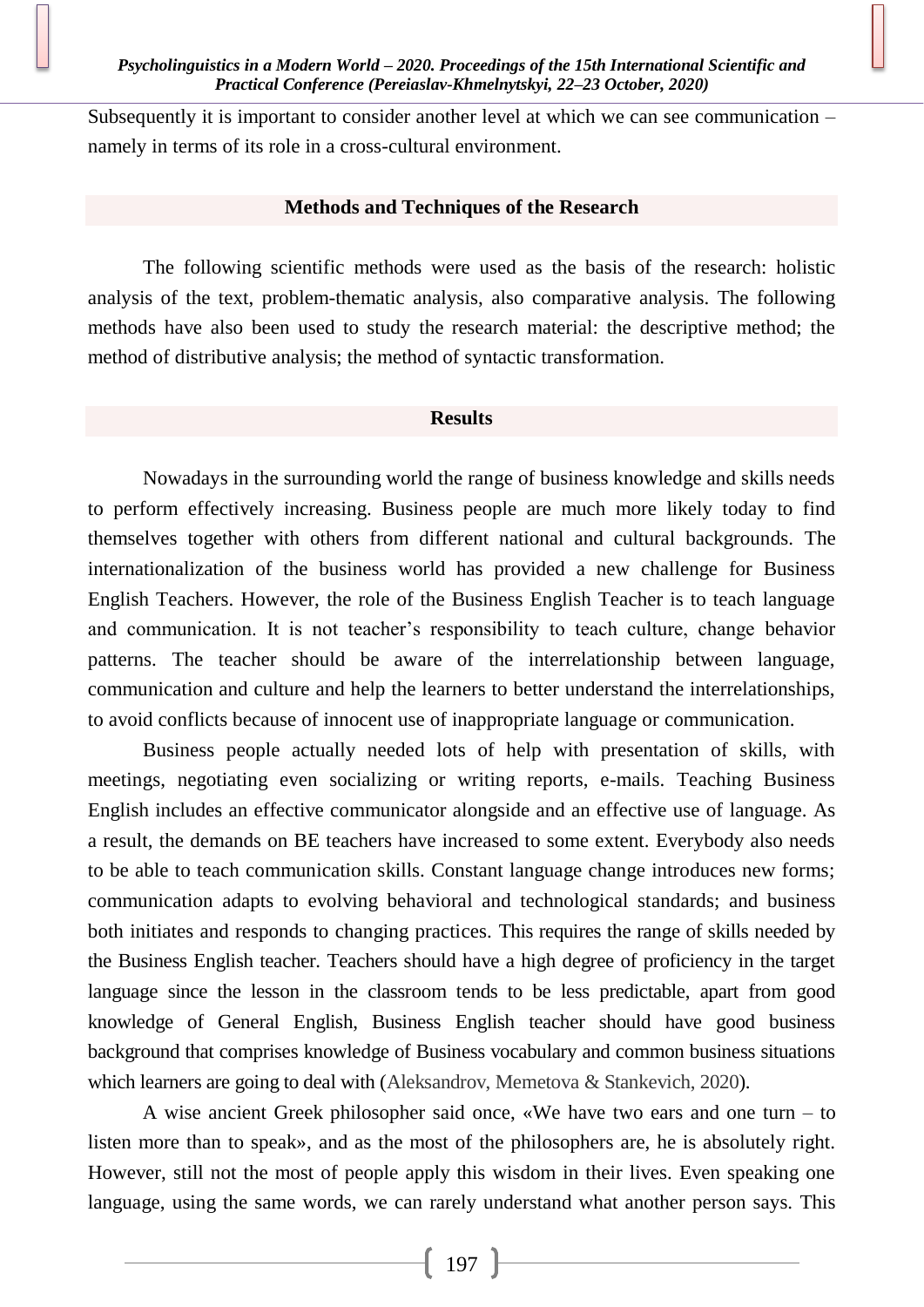#### *Psycholinguistics in a Modern World – 2020. Proceedings of the 15th International Scientific and Practical Conference (Pereiaslav-Khmelnytskyi, 22–23 October, 2020)*

thing happens because people during a conversation are too attentive to what they are going to say to create a good impression. Sometimes we forget about the simplest way to move the feelings of the partner of communication – about effective listening (Cilibrasi, Stojanovik, Riddell & Saddy, 2019).

Frankly speaking, the skills of listening are one of those we are proud of possessing. While being pupils we have understood that it is easier to concentrate during the lesson and asking teachers to explain, than to look at books after school instead of spending a free time. Little by little all the teachers got used to see we are interested in their subjects, and sometimes explained me personally what we wanted to know. May be subconsciously we used those techniques for effective listening, and we are sure they are really effective (Ware, Damnee, Djabelkhir, Cristancho, Wu & Benovici, 2017).

In «teacher – student» communication, I think, the listening skill is very important, but also it is necessary for conducting business talks and different interviews. How often we see people who can't come to the agreement because of being unable to listen! It is no sense trying to convince a person if you don't show interest. It is impossible to see another point of view if you only hear it but not listen. Up to our mind, this basic communication skill is rather easy to learn, except the ability to be objective in all the cases. Every one of us has hidden prejudices and only really talented interviewer can confront his or her biases completely. So, the effective listening wasn't a novelty for me, but the communication training showed that it is no limits for improvement. To finish with the first skill we'll quote once more the words by ancient sages: «If we listen we have an advantage, if we speak – others have it».

We'll continue the tradition of citing authorities. «Treat people as you want to be treated» – anyone, we think, knows this common truth. Let's consider it in sense of providing feedback. When talking or acting in a certain way we expect the information about some aspects of my behavior. Both me and a person giving this information and they are mutually interested in truthfulness and timeliness of feedback to make the communication more effective. If my way of behavior corresponds with expectations the feedback is positive and both sides are likely to give / accept it enthusiastically. But such a consonance rarely happens.

### **Conclusions**

The problem is to provide person with negative feedback. In that case both sides feel themselves uncomfortable, especially if a person providing feedback cares about results trying make another person not feel offended. As for me, we always avoid hurting people, may be even when they deserve it. That is why the techniques of providing the negative